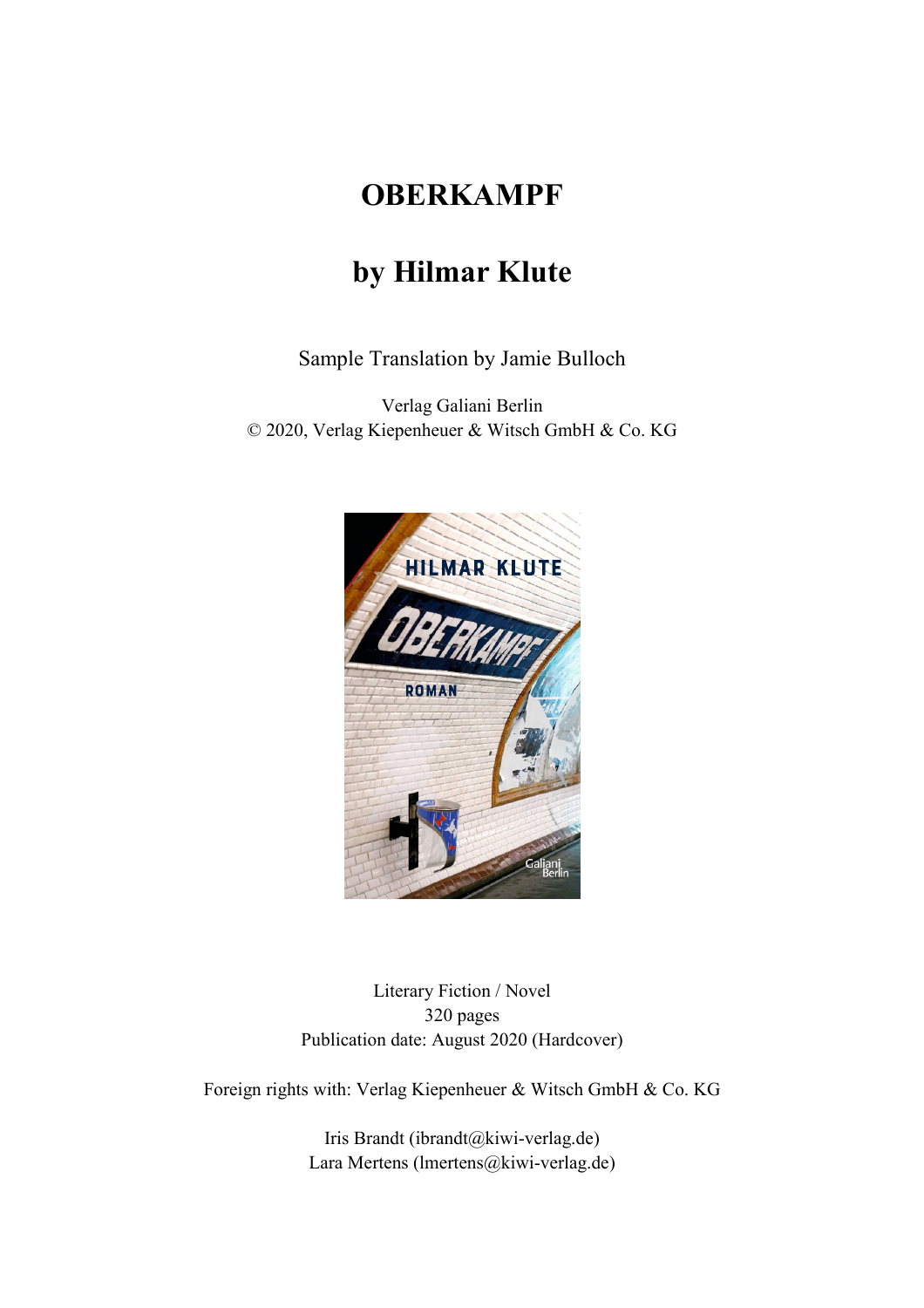**I** 

Many bistros in rue de Bretagne were already full of customers. Only the Marché des Enfants Rouges was taking a little longer to get into gear; openmouthed fish lay on a bed of ice, while at a food stall mountains of freshly sliced onions were being fried in a gigantic pan. Tables and chairs stood in the sunlight outside the small bistro L'Estaminet, but nobody was sitting there yet; everything was in preparation for the day which, like every day in this city, would assume a festive air, the laid tables and hand-written menus offering gentle relief from the rigours of life. The world won't come to an end in Paris, Jonas thought, and couldn't help laughing at these words because they sounded like a promise.

 Jonas had arrived in the middle of the night. The flight was supposed to take off at 7 p.m., but it was delayed by two hours when the plane had to be checked following a technical fault. He wasn't able to sleep during the flight; the tiredness squatted inside his head like a trapped passenger. Jonas stared through the oval window at the marvellous blankets of cloud, floating beneath the sky like islands from the in-flight magazine. The book lay open in his lap, harshly lit by the reading light in the ceiling. It was the latest novel by Richard Stein, a biography of whom Jonas was planning to write over the next ten months: the life story of a man who from the outset had done nothing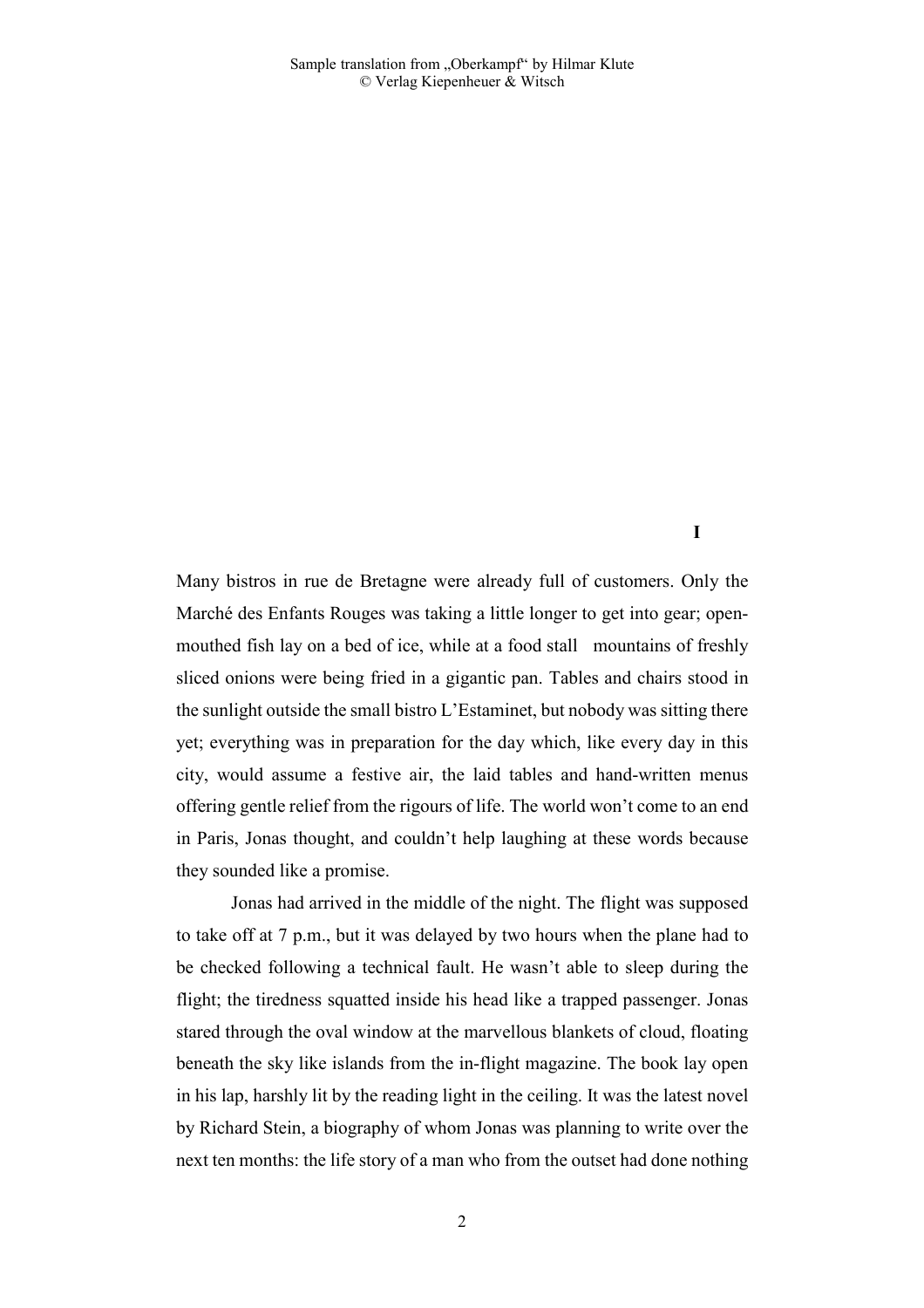but record his own existence. In the aeroplane, high above the earth, the project appeared as ludicrous as a sleigh ride on a spring meadow. What could he do apart from produce a pale imitation of this man's work? Richard Stein had spent his entire career as an author contemplating himself and documenting every day of his life in an overflowing diary.

 When did Jonas first feel the urge to tell the life story of this writer, this man who oozed audacity and was shrouded in despair? After he left school he bought his first paperbacks of Stein's stories, and when he opened them it was as if exotic birds were flying straight at him from the pages, as if his reading had reawakened a secret world that had long been inaccessible to the public. Jonas pored over these stories and chronicles like messages from an ancient time when writers could still claim eminence, even though this eminence failed to translate numerically into sales figures. Stein was always a hidden gem, a perennial promise that glowed, but was never made good. Or only for certain readers, such as Jonas, who devoured these books as if they had been written specially for him. As if Richard Stein had drawn up a blueprint for his life, which Jonas merely need follow, page by page, image by image. Be daring, take risks, sever old ties, make a radical break with his life to date and then move on. In his younger years Richard Stein worked as a salaried newspaper editor in Vienna. Married with two children, he used to live in a large apartment near the Westbahnhof – apparently Stein had always insisted on living close to railway stations so whenever he felt the urge to escape he only had to cross the road. He always came back, of course, or at least that is what his books said. Until that summer's day at the start of the 1970s, when he fell in love with a young woman he met at a reading in Paris. Jonas had read about this episode time and again; it featured in at least three of Stein's books. Stein, so the story went, saw her again at a small seaside resort on the French Atlantic coast – a fleeting apparition in a light yellow summer dress and heelless shoes. That evening he tracked her down to the only bar around, but she suddenly vanished, and he pestered the bar owner with questions about her, his increasing desperation almost turning the mood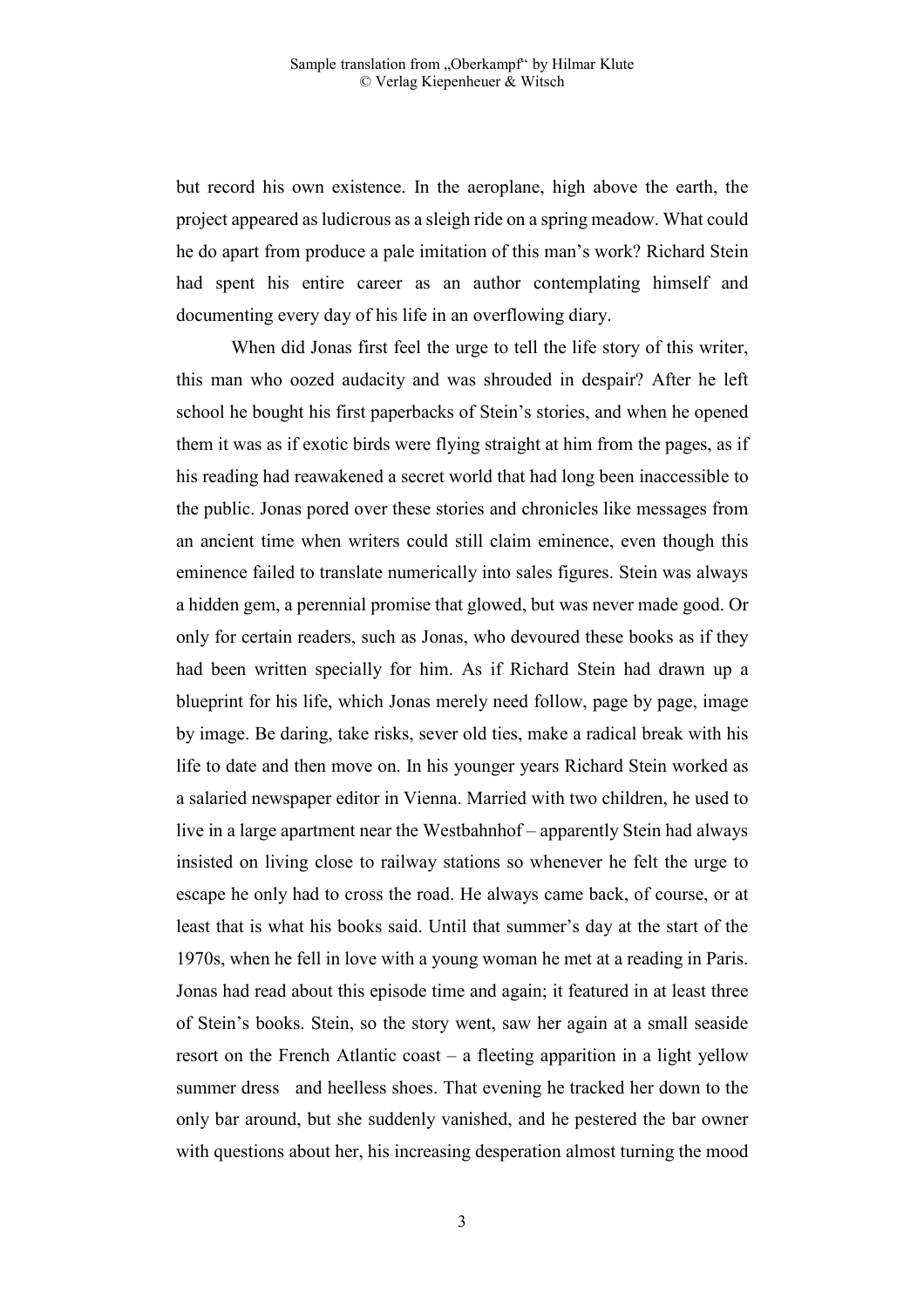ugly. Stein spent three evenings at that bar, drinking, smoking and feeling ever more miserable. She then reappeared on the fourth evening and he spent his first night with her, then the second, during which, as he wrote, he became infected with the contagion of love. Finally he hastened back to Vienna to tell his wife everything.

 Jonas was stunned by these accounts of a man who abandons control, rejecting all guidance apart from his own passion. Very little happened in Stein's novels and stories, there was hardly any plot to speak of. But the way he wrote about a man being flogged through the world by a wild and melancholy lust for life – Jonas had never seen it described like this before. He read other authors too, of course; just as you have to distance yourself from the father you admire in order that he may eventually become the object of your love again, Jonas sought other gods. But Stein always remained an active shadow in his inner world of books, faithfully reporting back, often when Jonas found himself in difficulty, during a break-up, when he had financial worries or professional setbacks – and there had been quite a few of these over the past couple of years. At such times all Jonas had to do was read a page or two from Richard Stein's diaries, for example the description of a three-week period of loneliness, endlessly long days in the mansard as down below city life carried on, then bleak, sleepless nights full of sheer loathing for other people. While the cafés in the street were full and waiters in restaurants served up the most splendid dishes, the writer was left to struggle with his demons, making do with rock-hard bread and cheap schnapps, and this was Richard Stein or the character who represented him in his books. His writing was not, as people say, 'everybody's cup of tea'. But since when had it been the job of literature to be everybody's cup of tea?

 Jonas did not like books that comforted and consoled. What was the point of novels that sought to reassure their readers? True consolation was to be found in bleakness, unconditional resignation. You had to slide to the bottom, the very bottom, to fight your way back up again.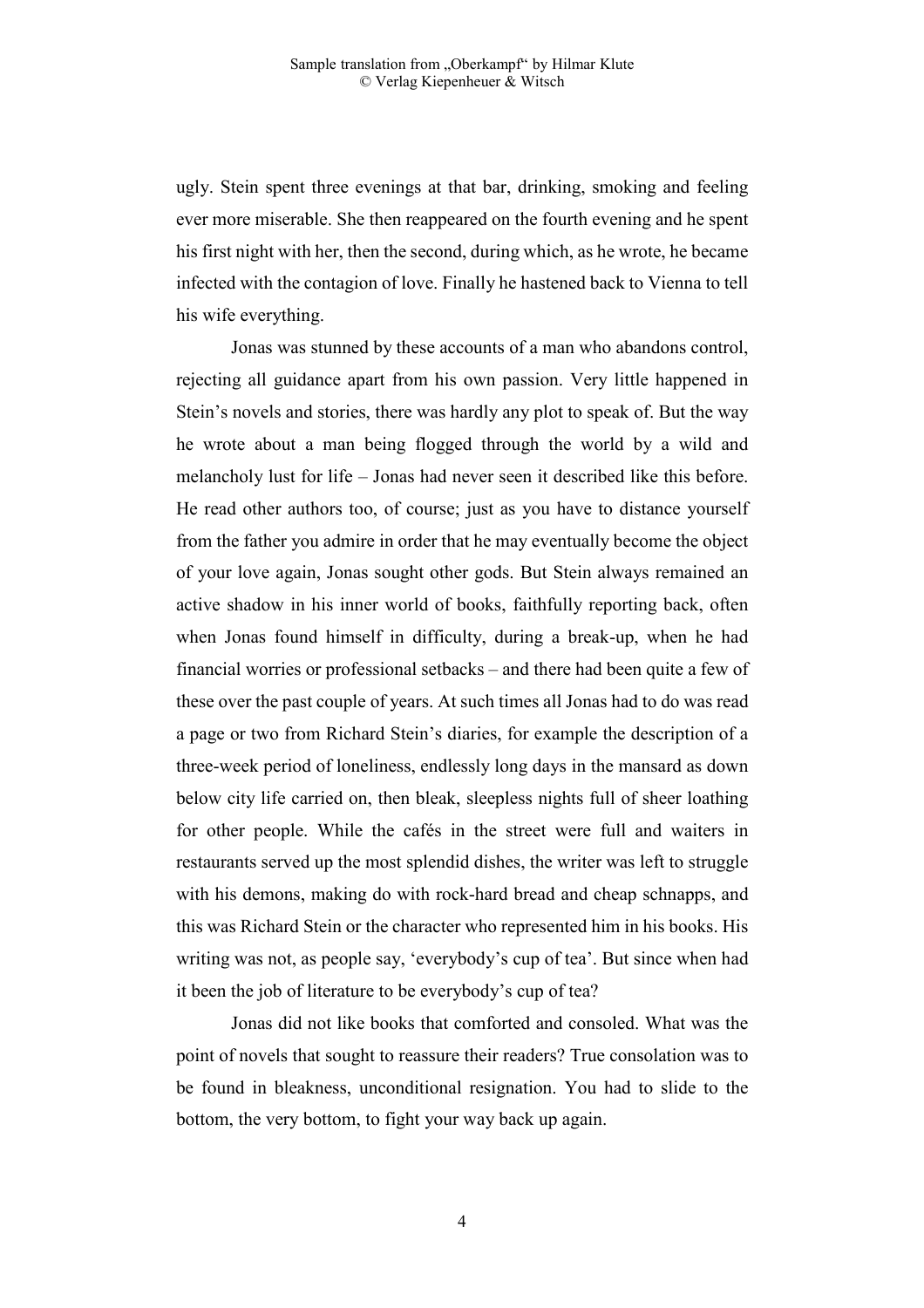Jonas had spent the last few weeks closing down his agency. For four years he had sourced experts for specialist events – smart-minds.com. Although most of the minds really were smart, they were filled with dead knowledge, statistics, perfectly tailored to the audience and updated as required. Smart Minds could supply anyone: doctors, philosophers, managers, consultants, sociologists. If you needed the world explaining at a conference over several days or at a private gathering with influential friends, you rang Jonas Becker and his team, all of whom you could see grinning back at you from the 'Who We Are' section of the website. Miram, Frank, Fabian and Corinna, the woman Jonas had been living with for eleven years – each one of them was commitment personified. Miriam handed in her resignation after two years, having spent one of them on maternity leave. A year later Frank moved to the US as a visiting academic, because he considered himself to be the smartest mind of them all. With Fabian and Corinna, Jonas held out for another eighteen months, then they received fewer enquiries because all of the minds they had on their books had been tried out, and were as good as spent. Somehow they had forgotten to find new minds for hire. Whereas Corinna and he had forgotten that you needed something else apart from a mind, which sentimental individuals would call heart or soul, or whatever the word might be for what had gone missing from both of them. It was as if the two of them were permanently in the same room without ever losing sight of each other. At home they would sit in front of the television, that is to say Corinna zapped through the channels, sometimes so quickly that the fragments of speech from the different programmes created their own messages: acoustic collages of joylessness. However obvious it was, neither she nor Jonas realised that they were winding up not just the agency, but the life they had together too.

Jonas decided to herald his arrival in Paris with a café allongé and a cigarette. On rue de Bretagne the tables stood beneath large patio heaters, their elementss glowing red between the grey bars. He sat at Café de la Mairie,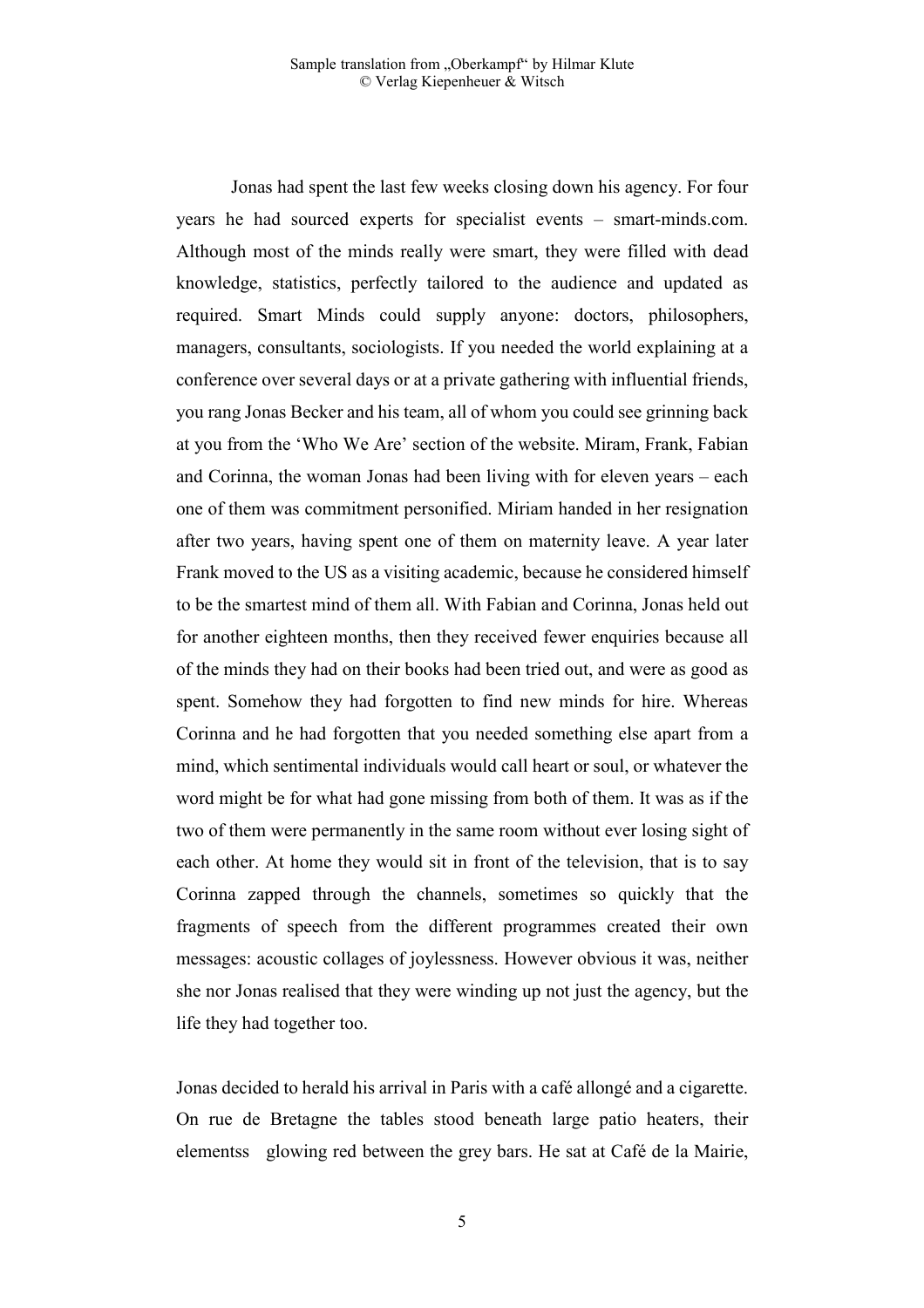facing the town hall of this arrondissement – a beautiful, solid building from that powerful era when men's waistcoats burst with bourgeois pride at their indisputable authority over this city. They created a complex bureaucracy; a piece of paper needed to be signed for everything. They tore up the narrow old streets and cut swathes through the wretched warren of houses. Those who boiled over with hatred and misery had once been able to erect their barricades here; soon after they were being laughed at by light open squares. The officials converted the city into a revolution-free zone – architecture against insurrection. Jonas had always admired how good traffic planning could confine anger for long periods.

 When Jonas sat down he noticed the old woman with the colourful cigarettes. The way she sat there with her focused dementia, using it to reenact her lost elegance. The way she pursed her scrappily rouged lips too early, because she could not fish a cigarette out of the light-green plastic box quickly enough. She muttered something rapidly, which sounded like a quiet command, as if she had to make a crucial appointment with the thin, lilaccoloured cigarette. At some point old habits take on a life of their own like string puppets in horror films.

 His coffee was served and Jonas took his smartphone from his trouser pocket. He checked the news two or three times a day to keep abreast of things. That morning little of note was happening save for a few gloomy forecasts for stock markets, but ever since the banking crisis these had become a journalistic genre in themselves; all the experts agreed that something terrible was in store for this complacent civilisation of ours. And there were experts aplenty, in fact everyone was an expert on something. Only Jonas was not an expert. Perhaps he was an expert on missed chances, delayed flights and ill-timed arrivals. Here and now in the excessive warmth of the heated outdoor café he could have laughed out loud about the lunacy of last night when he took one of the last local trains from Charles de Gaulle airport to the area which was going to be his 'neighbourhood' for almost a year: Oberkampf. [Translator's note*: It was named after the German-born*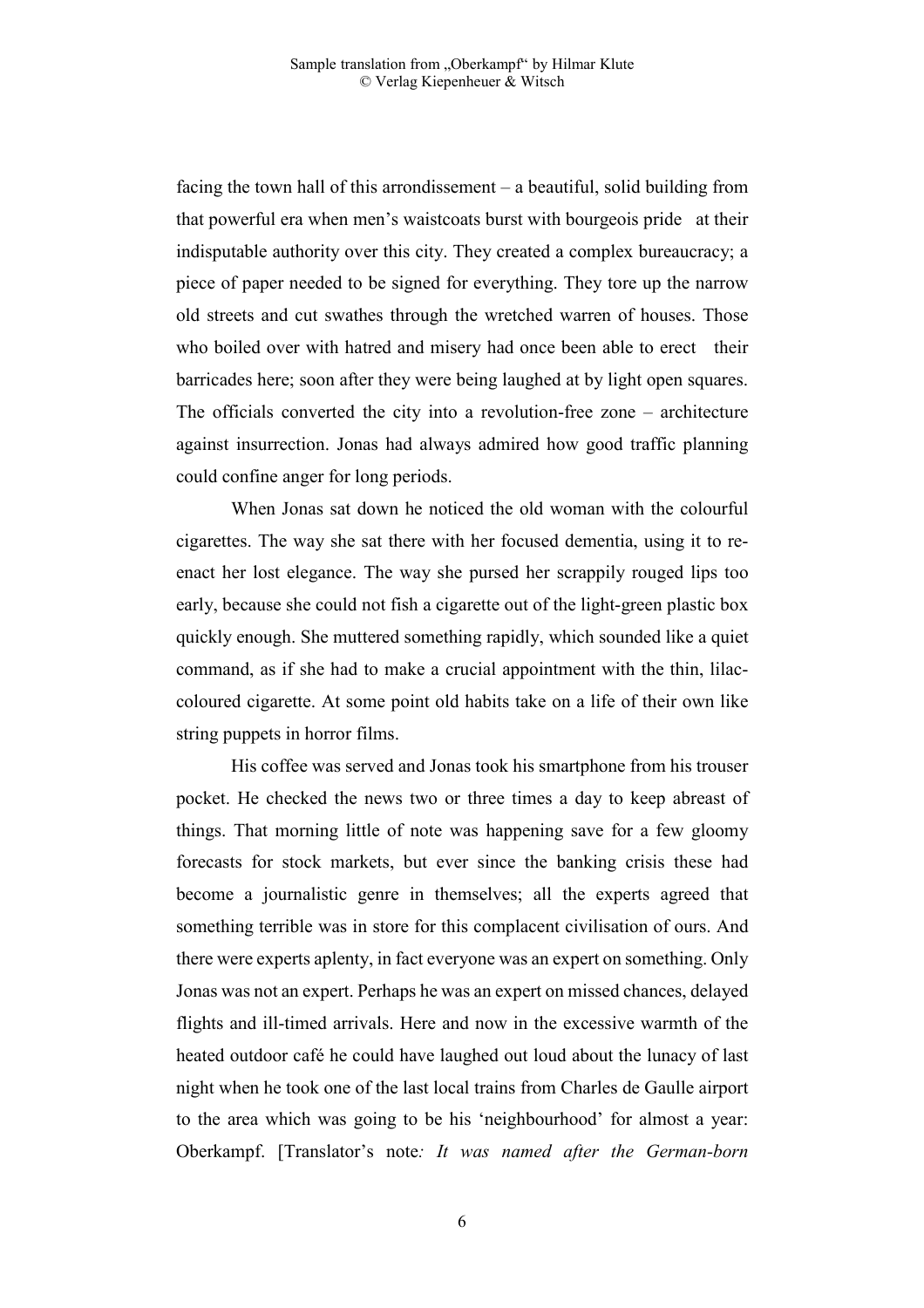*industrialist, but in Jonas's native tongue the word might have the hint of a mighty struggle.*] An ironic hint from his publishing house, perhaps, who had rented the small apartment for him to perform his herculean task here? Should he see it as an encouragement to get the best out of himself, to give his publisher an outstanding book, a first-class biography, the standard work on a famous author who nobody read? Oberkampf. This tenacious word had the determination of a clenched fist, and Jonas had immediately delighted in it. Whenever he looked at a map of Paris he was always surprised to see that it was not accompanied by an exclamation mark: Oberkampf!

 Shortly after midnight he had come out of the Métro station with the same name, taking the Cirque d'Hiver exit, as advised in the long email he had received from the management of the publishing house. It was snowing slightly, as if someone were dropping fine confetti from above. The café at the station, called Métro Café, was still open and Jonas briefly considered popping in for a glass of wine before going to the apartment, but he did not have the key; the email said he had to get it from the concierge, who no doubt assumed that Jonas would arrive at a decent hour rather than pitching up in the middle of the night. Jonas thought it more prudent, therefore, to sort the key out at once, and wandered down the narrow rue de Malte, where cars were parked densely beneath scaffolding with plastic sheeting that covered the entire stretch of the buildings and flapped in the light breeze. He pulled his large wheelie suitcase behind him, which on the pavement sounded like the rumble of thunder. Jonas turned right into rue Oberkampf, stopping at number 11. He knew the code, 9762, and carefully entered the numbers into the square keypad. The heavy grilled gate gave way to the pressure of his right shoulder without making much noise. Above Jonas's head stood a solid mediaeval archway, while beneath his feet lay bumpy cobbles; his wheelie case rumbled into the night. A few sparse patches of light slanted into the courtyard from the windows that were lit up; everything else was swallowed by darkness.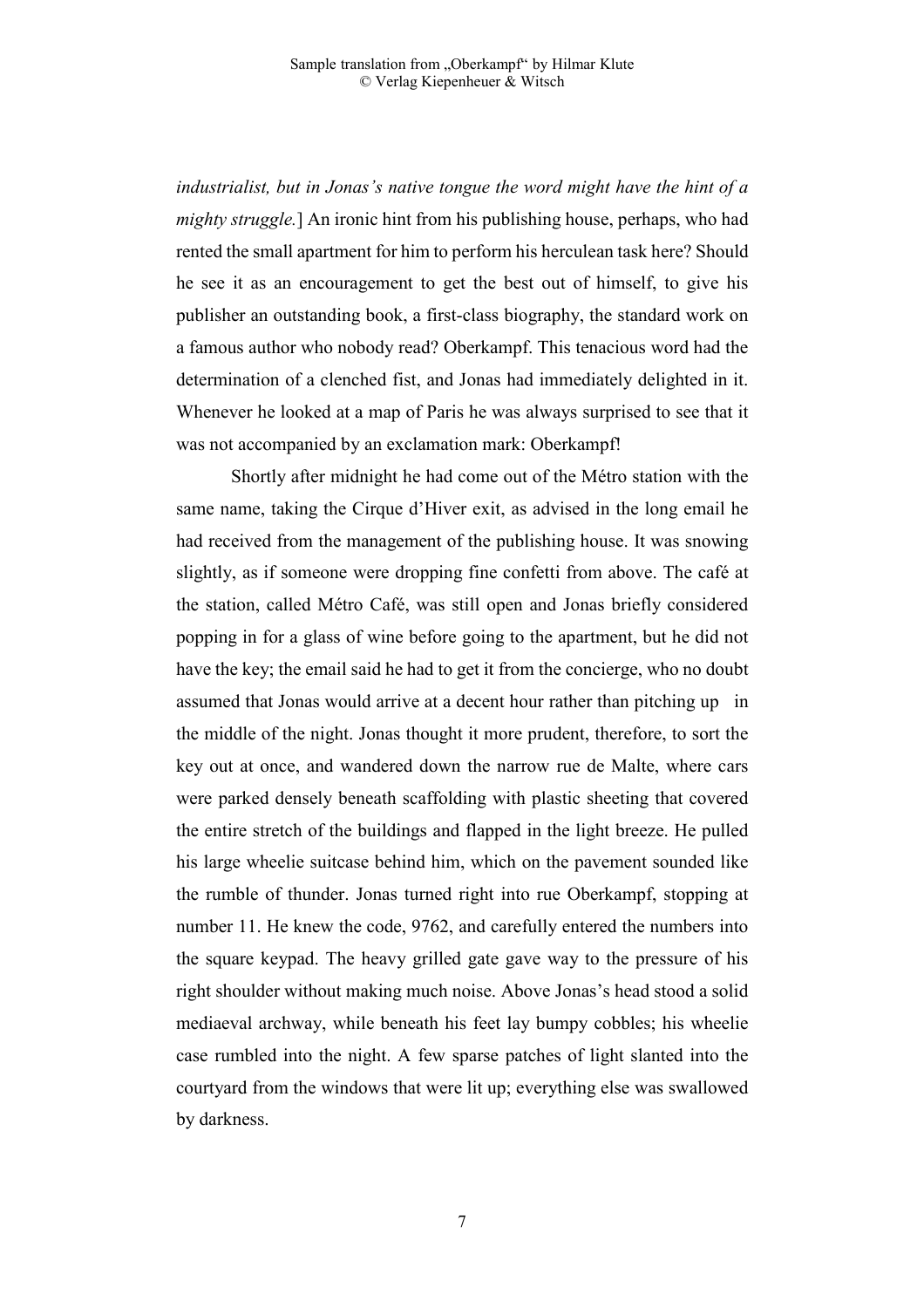The entrance to the concierge's office was just off to the left. Peering into the dark room, Jonas could make out a desk with folders on it. Two were open and the white paper stood out faintly in the darkness. The office was empty, however; the concierge must already be asleep in his apartment and the key was probably in some drawer where Jonas could not get to it. Knocking at the door was pointless, but had he not done so he would have left feeling that he had given up prematurely. Nothing was happening, the concierge was asleep, the key was asleep and now all Jonas could do was either wait until morning or take a hotel room, some overpriced joint nearby.

 As he stepped out of the arch and back on to rue Oberkampf, he saw smokers standing outside the only place still open in the street: 'Le Kitch'. Jonas ordered a glass of red wine and took it outside, even though it was cold and he did not want a cigarette. But after his flight it was nice to have a bit of space; inside the crowded bar he would have been shoulder to shoulder with other customers. All the people outside here were young, most of them definitely under thirty, and they were all exceptionally good looking. The women in their black short coats, the guys in leather jackets and trench coats. Nobody here wore functional clothing like in Berlin, where it seemed you were on a kind of safari the moment you left the house. They took no notice of Jonas, that is to say one of the young women gave him a fleeting smile, a small signal that he was welcome here in this night-time street, which now belonged to those who were celebrating life, not in that melodramatically southern way like the Italians, but more casually, like a momentary flash of light to prevent the week from becoming too gloomy at this dark time of winter. After a few sips of his wine Jonas did fancy a smoke and he asked the woman who had smiled at him for a cigarette. She held up her own like a trophy and giggled as she indicated the man beside her, who had clearly helped her out too. When Jonas accepted a cigarette and a light he became drawn into the small group, who made him feel welcome with friendly gestures, but did not interrupt their conversation. As he listened to them talk he realised how exhausting it was trying to understand. Although his French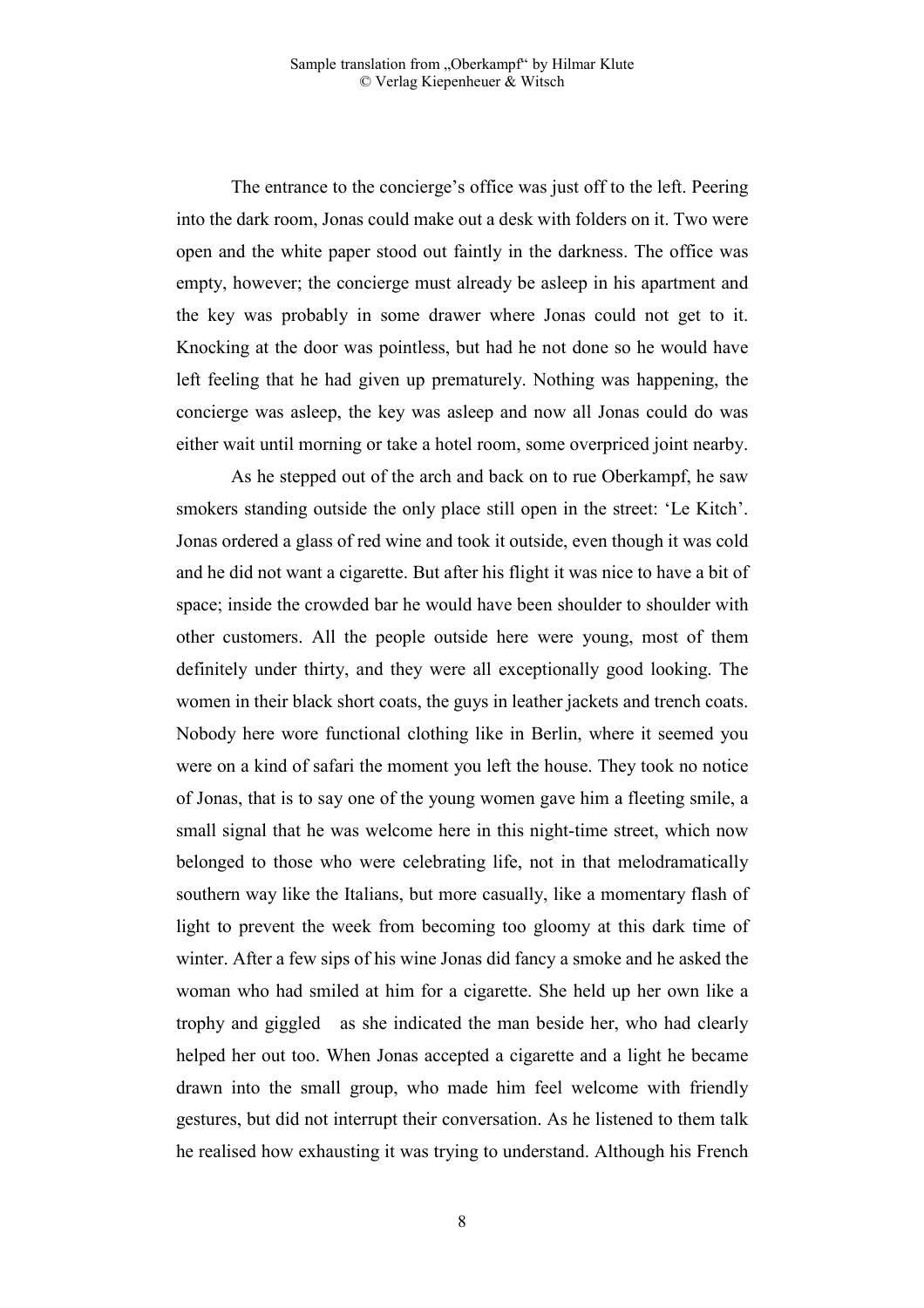was not particularly good, until now it had always been adequate for a brief chat. Soon it occurred to one of the men that they had not been introduced, so each of them said their name in turn, ending with Jonas, which a couple of them repeated without a French accent.

 'Are you German?' asked the woman who had scrounged the cigarette. And because she asked in German, Jonas began his answer with the usual, 'How come you speak–'

 'I studied in Freiburg for a while,' she said and told him her name was Christine. In her intonation the word 'while' assumed a magical, almost suitelike melody, but then she was pulled back into the French language, pulled back by the others with their compliments attired in bright laughter. They felt secure in the warm undertone of their speech, indeed, this is what it must be like to be French: language enveloped you like a soft, plump duvet. When life ripped the clothes from your body and humiliated you like a vulgar coachman, the French language restored your dignity. It allowed your tongue to dance on a sparkling waterfall then laid it in a velvety red-wine bath. Jonas simply talked as his brain assigned him the words. He did not say much, but with the wine and cigarette he gradually acquired a new boldness that encouraged him to talk about himself, to say, for example, that he had tried in vain to reach the concierge across the road.

 Christine slapped her head to gesture how nonplussed she was by Jonas's dilemma. And her boyfriend? Was that her boyfriend with the longish blond hair and elegantly curved chin. He put a hand on Jonas's shoulder and asked him if he would like another glass of wine, which the third person in the group, Nicholas, promptly went to fetch. Jonas looked at the faces of his new friends, all of whom were almost twenty years younger than him. Mathieu, the one with the chin, might possibly be thirty. There was no naïve ignorance in these faces; for sure they all had their minor tragedies and their rainy afternoons. But rather than sinking into lazy melancholy they would make their conquests day by day. What was there to conquer? Everything, of course. Men, women and the feeling that yet a little more could be scraped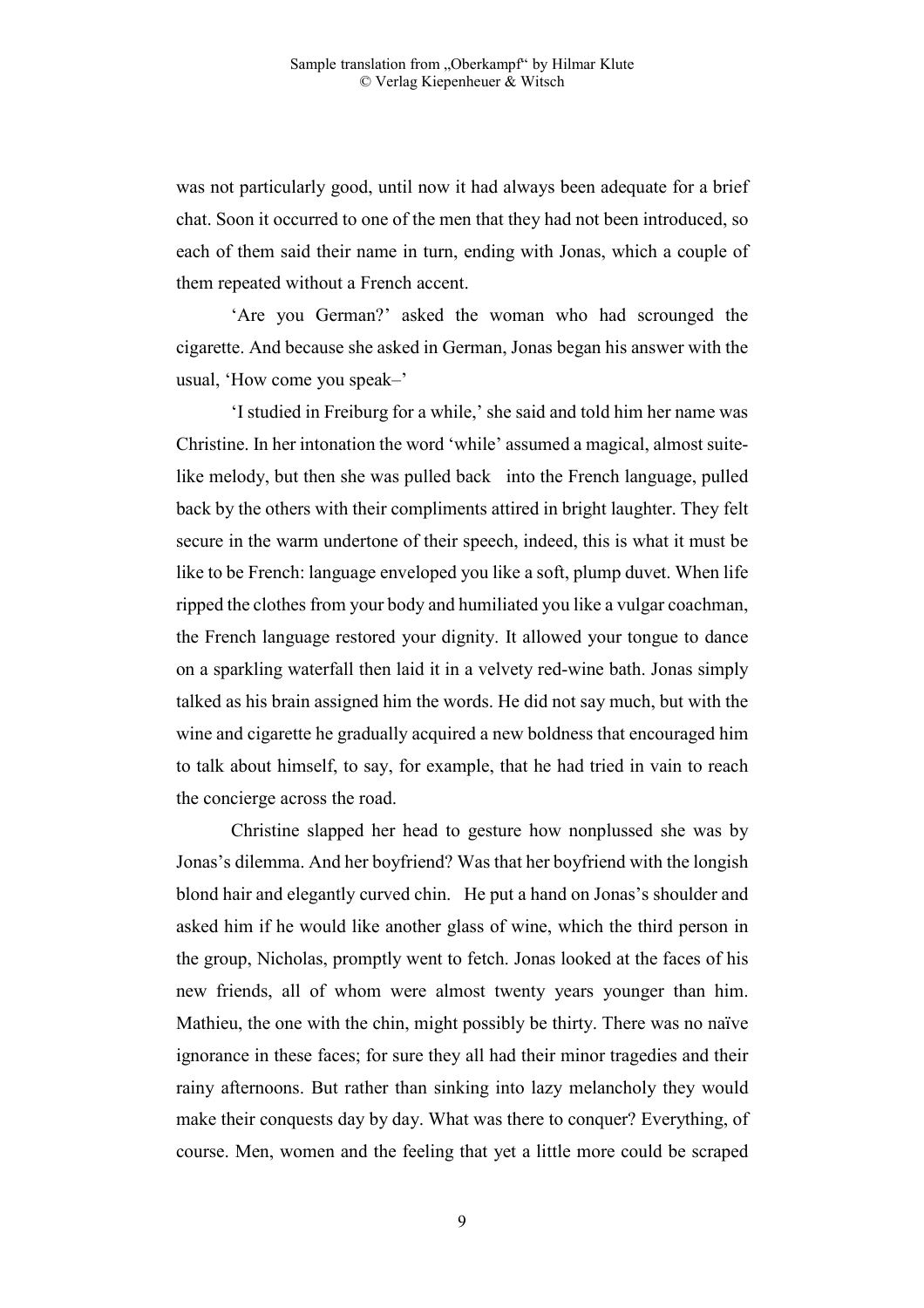from the daily gold. Jonas looked around at the few people still out and about in the street. Above hung the Christmas decoration, a large, electric snow crystal with a small glass rod beside it, through which a light shot, simulating a dripping icicle, or was it a shooting star, offering a wish to the night owls?

 He glanced at the arch, behind which lay the darkness of the courtyard and the apartment he would probably not be able to visit until the morning. Mathieu came out with another glass of wine, Nicholas offered him a cigarette and Christine suggested they sing something to get warm. But they simply went on talking and when Jonas had finished furnishing with them with the broad details about his stay here, and nobody had heard of Richard Stein, Mathieu said that tonight he was celebrating his departure from Paris. 'One man comes, another goes,' Mathieu said; that could be the caption of the evening. Nicolas childishly held on tight to his friend and begged, 'Ne me quitte pas,' for which he earned laughter and a round of applause. Enthused by the young people's silliness and insouciance, Jonas hoped that this levity would sustain him for a while through the night.

'Where are you going?' Jonas asked.

 'Down, down, all the way down south,' Mathieu said. And after a short pause – designed, no doubt, for the rest of them to simulate a drumroll in their heads – he added, 'Montpellier.'

 'A city for people who need good air to be able to breathe freely,' Nicolas said.

'What's wrong with that?' Jonas asked.

 'Nothing,' Nicolas said, 'apart from the fact that those people are usually well over sixty, while our friend here has just turned twenty-nine.'

'But I'll have a better chance of making it to sixty than you will.'

 'Why? Because in ten years' time you live in an area where there might be three doctors left within two hundred kilometres?'

 'Because I won't need doctors – I'll live off good air, good wine and a good mood.'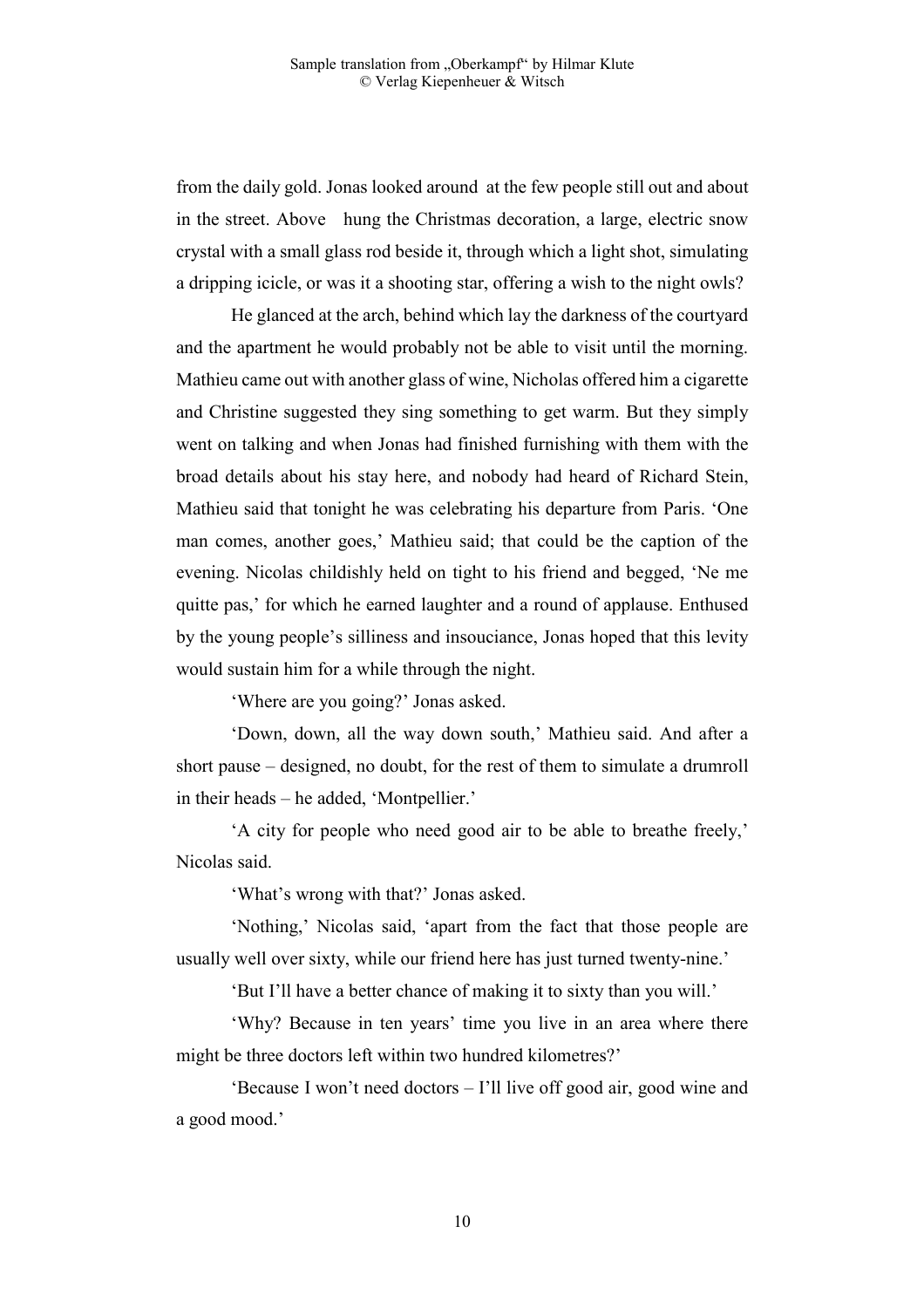Christine put her arms around the waists of both men and told them not to squabble about things that lay so far in the future. Besides, Jonas had just arrived in Paris and it was not polite to imply he had made the wrong decision.

 'You're right, Christine,' Nicolas said. 'But isn't it our job to prevent our friend Mathieu from making the biggest mistake of his life? What if he gets fat and unhappy down there with his seven children, three of which later join the Front National and feel ashamed at their father's wayward youth in Paris?'

 Jonas went off to order another round of drinks for himself and the others. He struggled to get inside, as the place was packed and more people kept squeezing in. Behind the bar hung a monster's head with a broad smile, while a chain of colourful lights sprawled between the wooden shelf with the glasses and the ceiling. Trinkets were littered everywhere, presumably because the owners had to emphasise the bar's name by every means possible. When the young guy behind the bar had filled the four glasses, Jonas clumsily tried to pick them up, but Christine had already grabbed two of them.

 'Perhaps that's a bit too much,' she said. Jonas gave a curt laugh, because that sentence was a wonderful exercise for a French person who spoke German with a strong accent. For the first time he had a clear enough sight of her face to find it beautiful. The large mouth, flanked at either corner by subtle lines, the slightly arched brows above eyes that had not narrowed in spite of her broad smile. A man beside her raised his arm vertically so she could get past. Jonas followed her outside where now it had started to snow gently; delicate, single flakes fell straight to the ground and at once the cars on boulevard Beaumarchais began driving more slowly. Mathieu and Nicolas had turned up the collars of their coats and looked far more elegant and dashing than Jonas in his greasy, grey quilted jacket, the only advantage of which was that prevented every breath of cold from getting to his body.

 They clinked glasses and Jonas asked Mathieu why he had decided to leave Paris.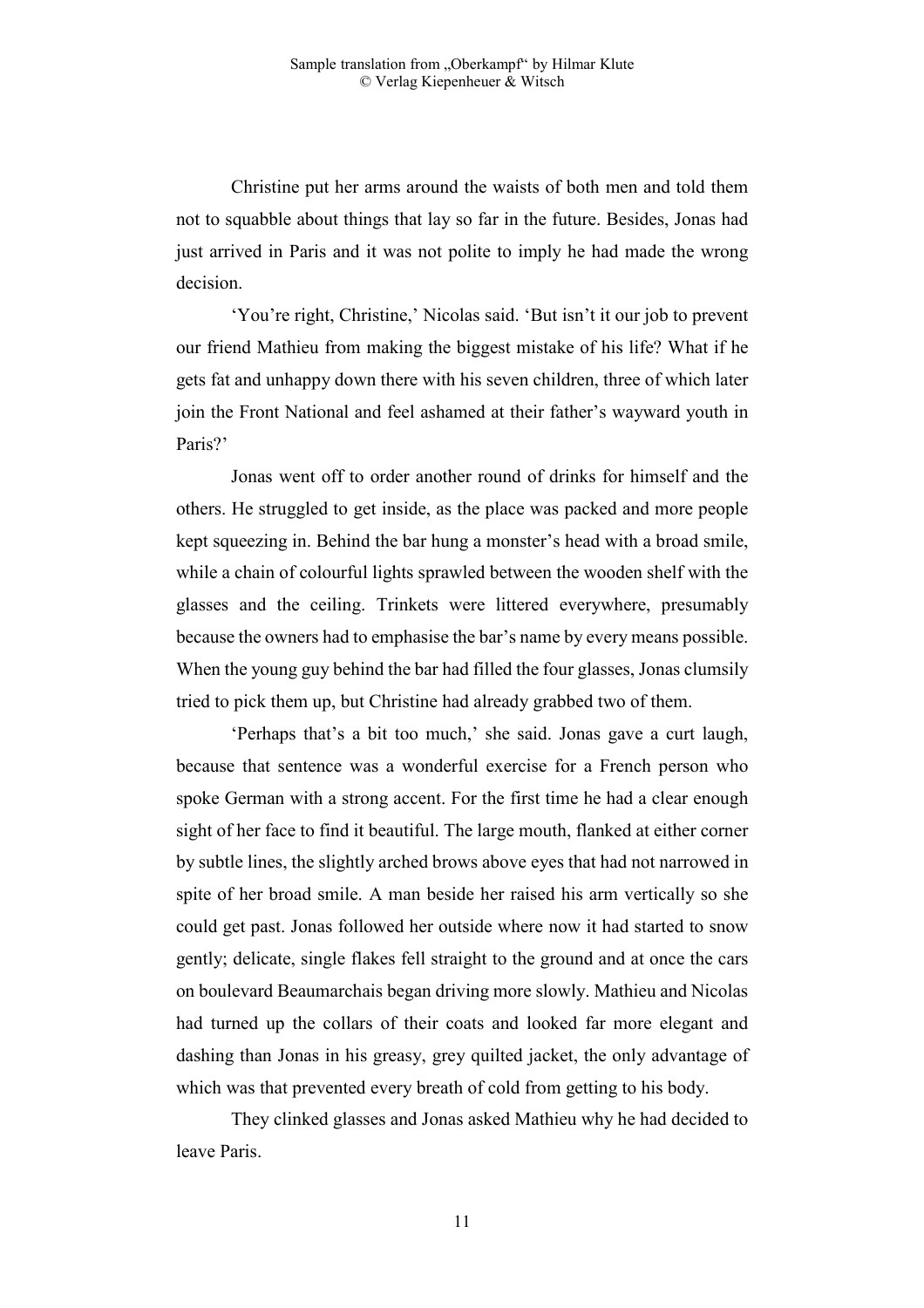It was a long story, Mathieu said, but what could be more welcome to Jonas than long stories on this night without an apartment or a bed, when he needed to play for time and make the hours pass more quickly?

 'The reason,' Mathieu said, 'is right beside you.' Standing beside Jonas was Christine, who – partly for fun, but partly out of genuine embarrassment – put both her hands in front of her face and slowly slid her fingers down her cheeks.

'Mathieu, you shouldn't say that.'

 'But it's true, chérie. Without you, I mean with you, I'd have stayed here.'

'You're a couple, then?' Jonas asked.

 'Used to be,' Mathieu said. 'But last summer Christine decided to become single again. In the way that other people decide to do a yoga course or live without dairy products, Christine opted for a life without me.'

 Christine was clearly uncomfortable at this public exposé of her love life, and she flapped her hands in an attempt to shut him up, but to no avail; Mathieu was getting into his stride now as he recounted the story of their relationship and its failure. It had stopped snowing and the pavement was left covered in a fine skin of white. Jonas was straining hard to listen because Mathieu was talking ever more rapidly, and he had to picture the French words in his mind; he relied on seeing them in their written form, even in his imagination. So it had happened during the summer holiday, sometime in mid-August in Greece. They were sitting at a café in Rhodes harbour when Christine started listing the advantages of friendships between men and women. He thought nothing of it at first, Mathieu said. On holiday the days seem longer than usual, so why shouldn't people discuss subjects at length that they might not even touch upon in everyday life? But then she kept citing ever more examples from her own relationship, the course of which she portrayed as a relentless descent into boredom and monotony. And holidays, like this one on Rhodes, were in sharp contrast to their everyday life, clearly highlighting the vacuum that had developed between them. Well, this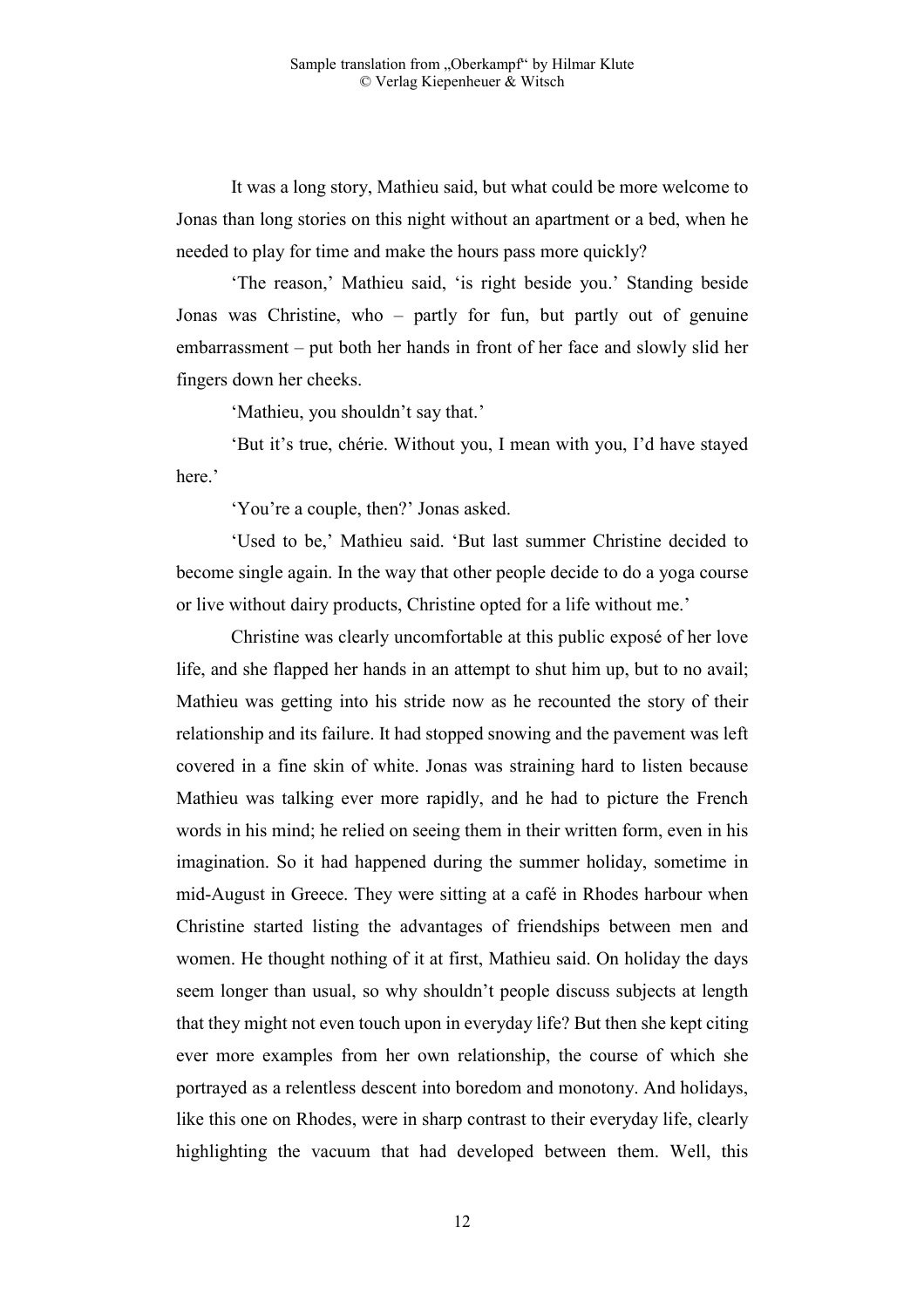conversation took place right in the middle of their holiday, meaning that they had only spent half of their allotted time away, and now had to try to live with each other for another three weeks as an estranged couple. The indescribable sadness of a love affair that had turned into a corpse on holiday, wickedly embellished by white boats bobbing on the gentle waves of the water in the harbour.

 'That's a bit over the top, Mathieu,' Christine said. 'We got on well in the days that followed, didn't we? Better than before, in fact. You even said it yourself.'

 Mathieu put an arm around Christine's shoulders and turned her to face Jonas, as if they were posing for a photograph showing them both in a state of relief.

 'Yes, you're right, chérie,' Mathieu said, with a rather obtrusive generosity in his voice. 'At first I thought your decision was cruel, but pretty quickly I understood that you can't keep holding onto something that's slipping through your fingers .'

 Jonas really wanted to ask how their relationship had developed afterwards. Whether it had been as gruelling as between him and Corinna, or if people in France are generally more lighthearted about these things. Nicolas took the question out of his mouth, but spiced it by remarking that without Christine's clever decision, it was highly unlikely that Mathieu would be with Delphine now.

Delphine?

 'The woman our unhappy friend will be moving to sunny Montpellier with in the coming week. She comes from there. A real country bumpkin.'

 'A young woman of the people, is what you meant to say,' Mathieu retorted. 'You lot know where you can stick your metropolitan arrogance. Take it from me, one day in the not-too-distant future the provinces will triumph.'

 The banter descended into drunken laughter, but to Jonas's ears it no longer sounded jovial. Christine too seemed only to be laughing dutifully.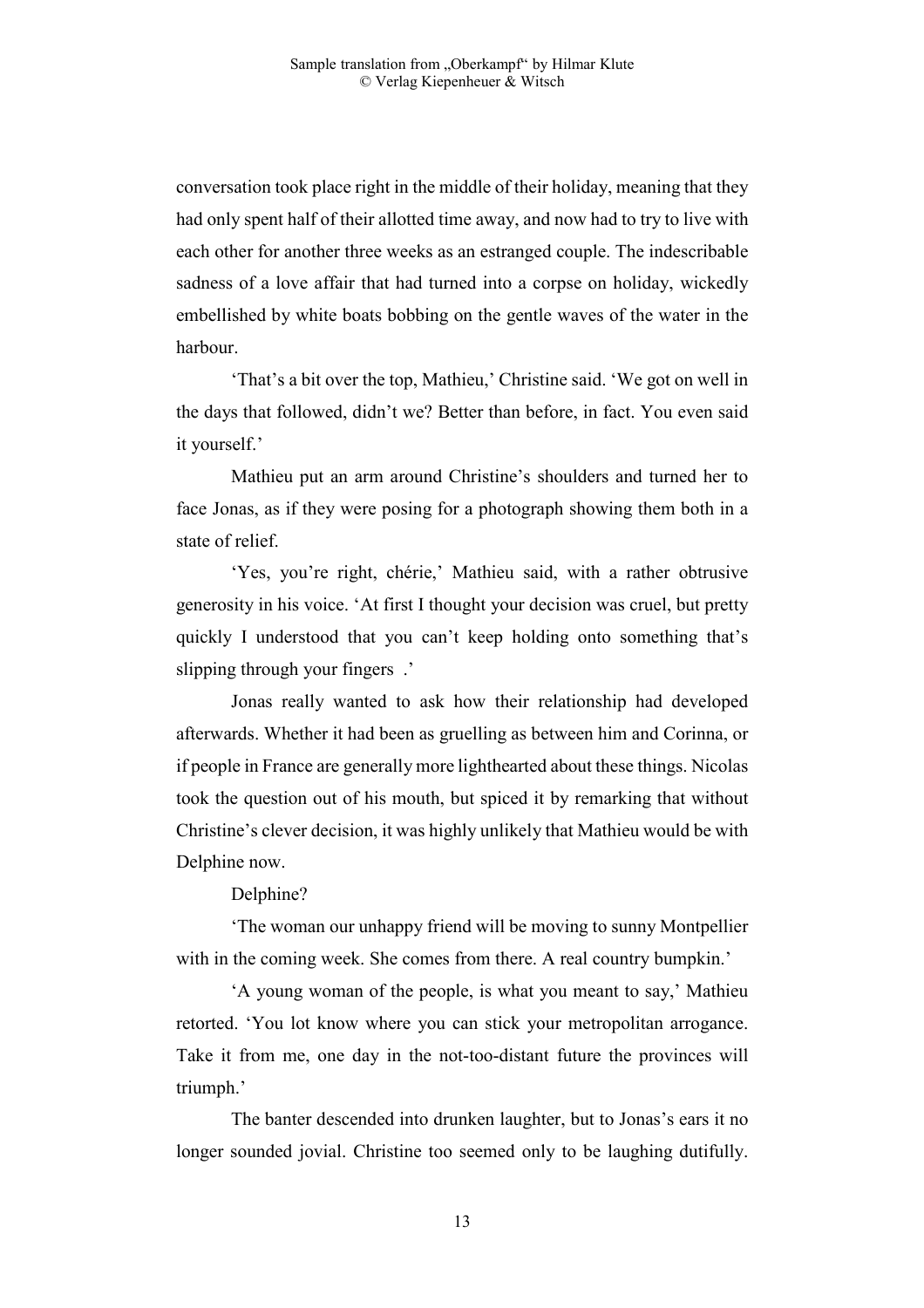Who was orchestrating what here, and for whom? Jonas checked the time; it was not even three o'clock. But the bar was gradually emptying and to his horror Jonas saw the landlord put the key in the door to stop new customers from entering.

 'It's about to close,' Christine said with a hint of sympathy for Jonas. Nicolas and Mathieu had got more cigarettes and were offering each other a light like silly boys.

 'I'll pass the time somehow,' Jonas said. 'There are enough books in my luggage to see me through till morning.'

 Christine nodded. The others had turned away and were busy being puerile. They were no longer paying attention to Jonas, and he did not mind that he was now being left to his own devices.

 'Thanks, anyway, for helping me kill some time.' Mathieu saw Jonas reach for his wheelie case and gave him an excessively firm embrace.

 'All the best and don't get too cold in this inhumane city. And if you can't hack it, come and see us down south.'

 Nicolas kissed him on both cheeks; Christine rubbed his shoulder. 'All the best,' she said in German, then gave him a peck on the cheek. Jonas watched the three of them part company with nothing more than a curt wave. Christine headed down rue Oberkampf towards Voltaire, while the two men wandered to boulevard Marchais, where Mathieu hailed a black taxi, sent Nicolas off into the night with a clap on the shoulder and then left.

 Jonas decided to return to the courtyard, to the darkness of his new home. The thin film of snow had disappeared, it was half past three and so quiet that he could hear the raindrops rustling in the bare bushes like tissue paper. As he went through the arch, Jonas saw that a light was on in the concierge's office. He lifted the wheelie case to avoid making any noise, but also so that the concierge would not notice him before Jonas had seen the man himself. He wanted to sneak up like a cat to check out what was going on before getting into conversation. Through the window he saw an elderly man with shoulder-length white hair and a straggly beard smoking at a camping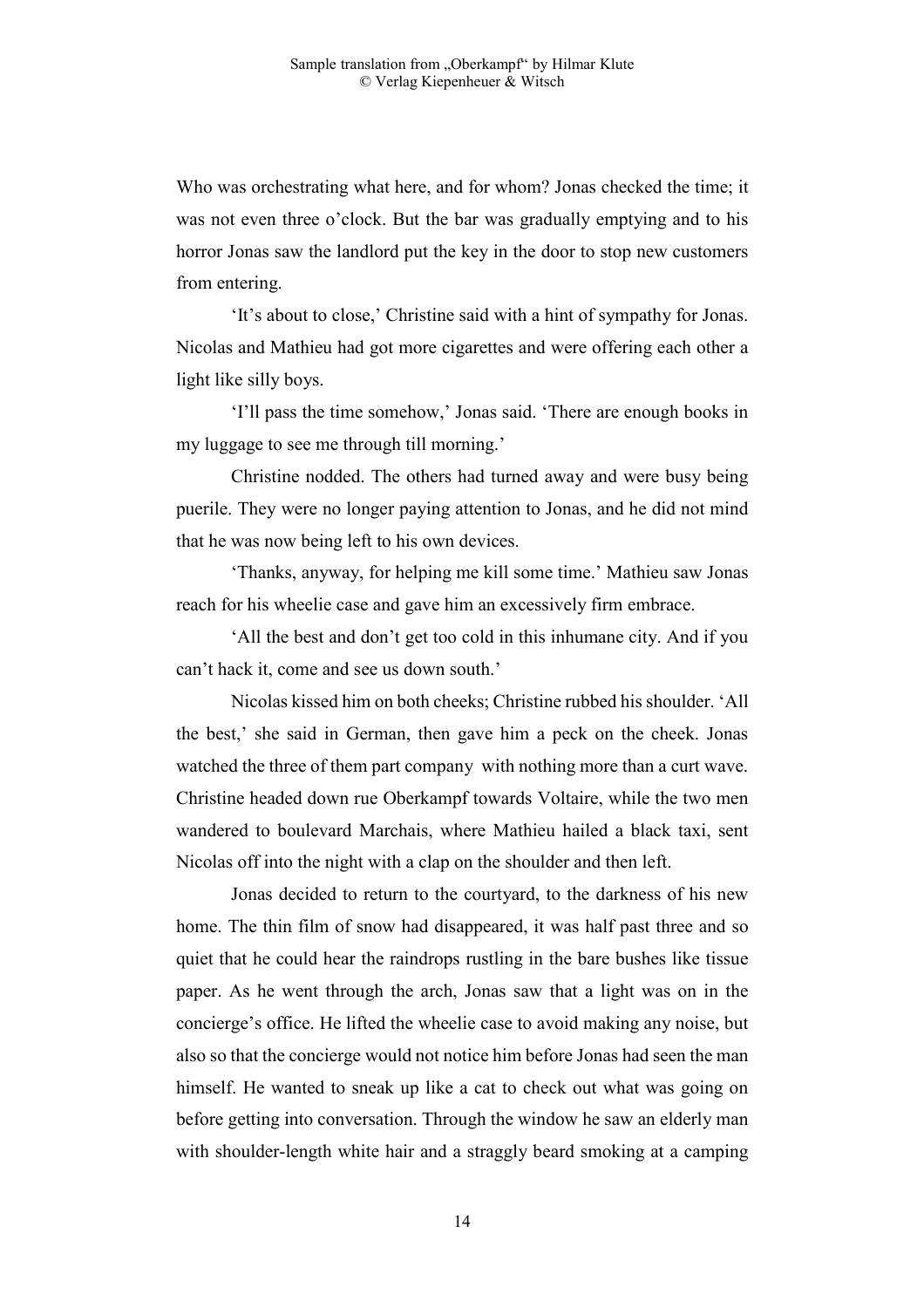table. The man was tapping away at a tablet, swiping back and forth hectically and clumsily; perhaps it was a work device that he secretly used for private purposes at night, unseen by the owner. When he noticed Jonas he gave another quick swipe, as if caught in the act and desperate to cover his traces. The man got up and trotted with a slight stoop to the door, which he unlocked.

'Can I help you?'

'My name is Jonas Becker and I need the key to my apartment.'

 With a nod, the man trotted back, opened a drawer, and returned with two keys on a wire ring. Placing a hand on Jonas's shoulder he said his name was Frankie, pronouncing the 'A' in the French way: Fronkie. He began babbling away, rapidly and incomprehensibly, sounding like a pan of boiling water with a rattling lid. Unable to understand a single word, Jonas decided to respond with tried-and-tested phrases, which proved adequate; Frankie even came to unlock the door to his apartment. It was on the fourth floor, perhaps thirty square metres in size, and furnished simply, but not without charm. The bed was in a small room of its own, which it completely filled. Outside the darkness was tempered by the glow of the wall lanterns; it was the hour at which decision-making is impossible. When Frankie finally left, still babbling away and laughing raucously like a drunk, Jonas lay down on the bed fully clothed and tried to get to sleep. He was not tired; no veil of release came to shroud his eyes. He could have got up and gone back out into the street, but right now there was nothing to do in this city, which was squeezing in its night-time shutdown. He had to wait for the end of these dead hours, the cruel interlude when the world gets along without people and humanity, when the homeless are chucked out of the Métro and swept out of railway stations like rubbish.

 Now he was here, on the warm bed, feeling almost comforted by the compact dimensions of this student apartment. A table, a few chairs, a little bookshelf – he had often imagined finding comfort in such frugality. You don't need any more than that, he had frequently told himself as he pictured the daily routine of a writer, something he would have loved to be. A single,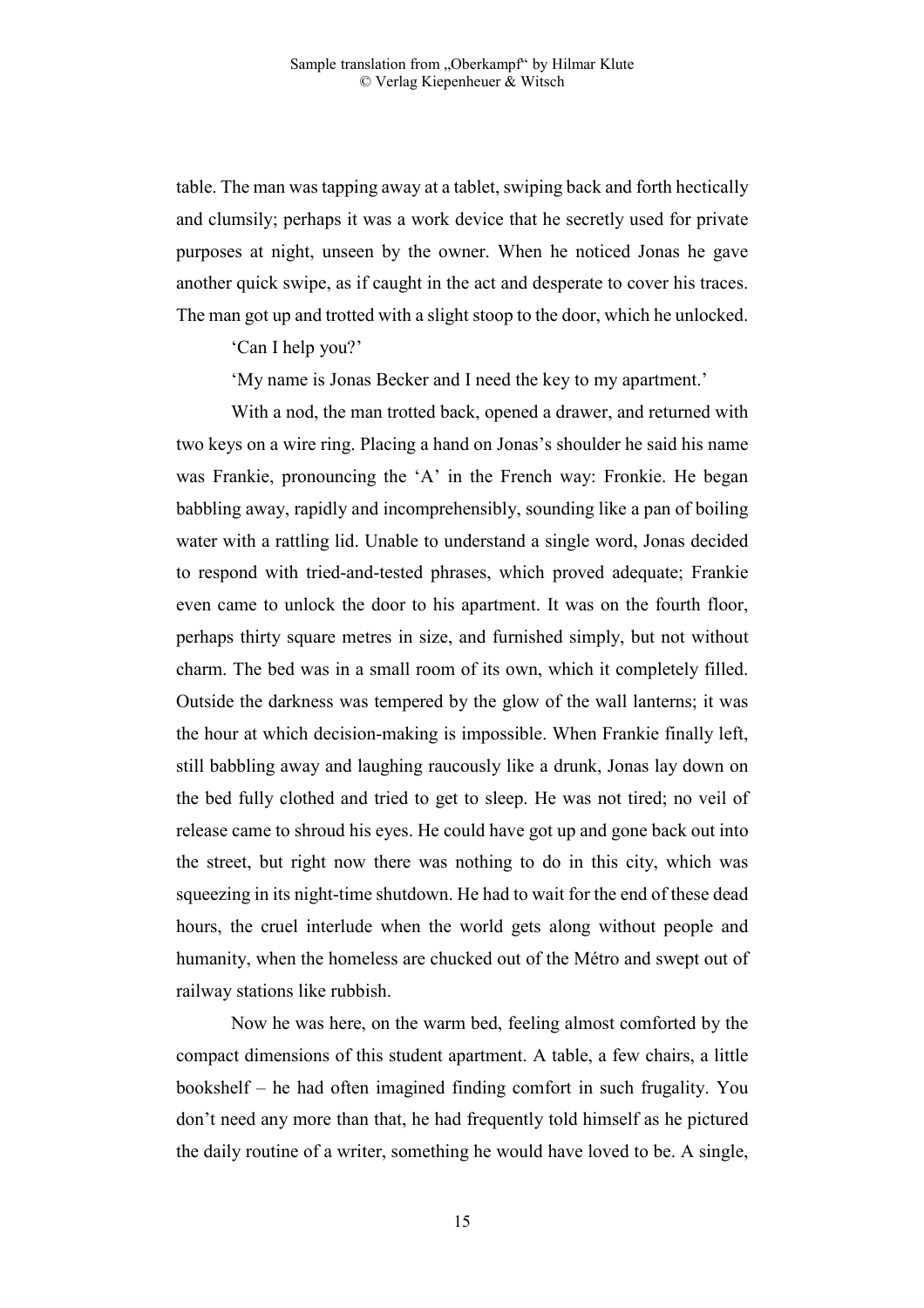but not lonely, man who gets up at eight o'clock, drinks a coffee, then sits at his laptop without any urgency to begin his day's work. A table, a chair, a cup of coffee. You don't need any more than that. Then Jonas fell asleep for two hours.

When the following morning Jonas had ordered his second café allongé in Café de la Mairie, he felt the urge to smoke in celebration at his arrival. He did not, of course, have any cigarettes on him; last night he had cadged off the youngsters. It was an unwritten law that smokers supply occasional puffers. Smokers are delighted to win over new adherents to the cause and they show their generosity. No hardened smoker will ever deny the occasional smoker a cigarette. Encouraged by this law, Jonas stood and went over to the old woman with the colourful cigarettes.

 She looked at him as if he had asked her when she had last slept with a man.

'That's out of the question, monsieur,' the woman said.

 Jonas apologised and was about to return to his seat when the woman called the waiter, who did not react at first. Only when the woman raised her voice and started sounding shrill did he go over. Jonas heard her ask the waiter to protect her from the clutches of that man and then she pointed a finger at him. The waiter spoke softly to the old woman, who then seemed to calm down gradually. Jonas finished his coffee and left some money on the plate where the receipt was clamped beneath a small plastic tongue. He glanced at the woman, who was still shaking her head in disgust and talking to herself, but it appeared as if she had already forgotten the reason for her indignation. At any rate, she did not look at Jonas again, busying herself instead with rearranging her colourful cigarettes.

 As he left the café Jonas felt his mobile vibrating in his trouser pocket. He glanced at the screen and saw it was Fabian, the colleague who was liquidating Smart Minds with him. Jonas hesitated to answer. The agency was the last thing he wanted to deal with. Had he not entered a new realm,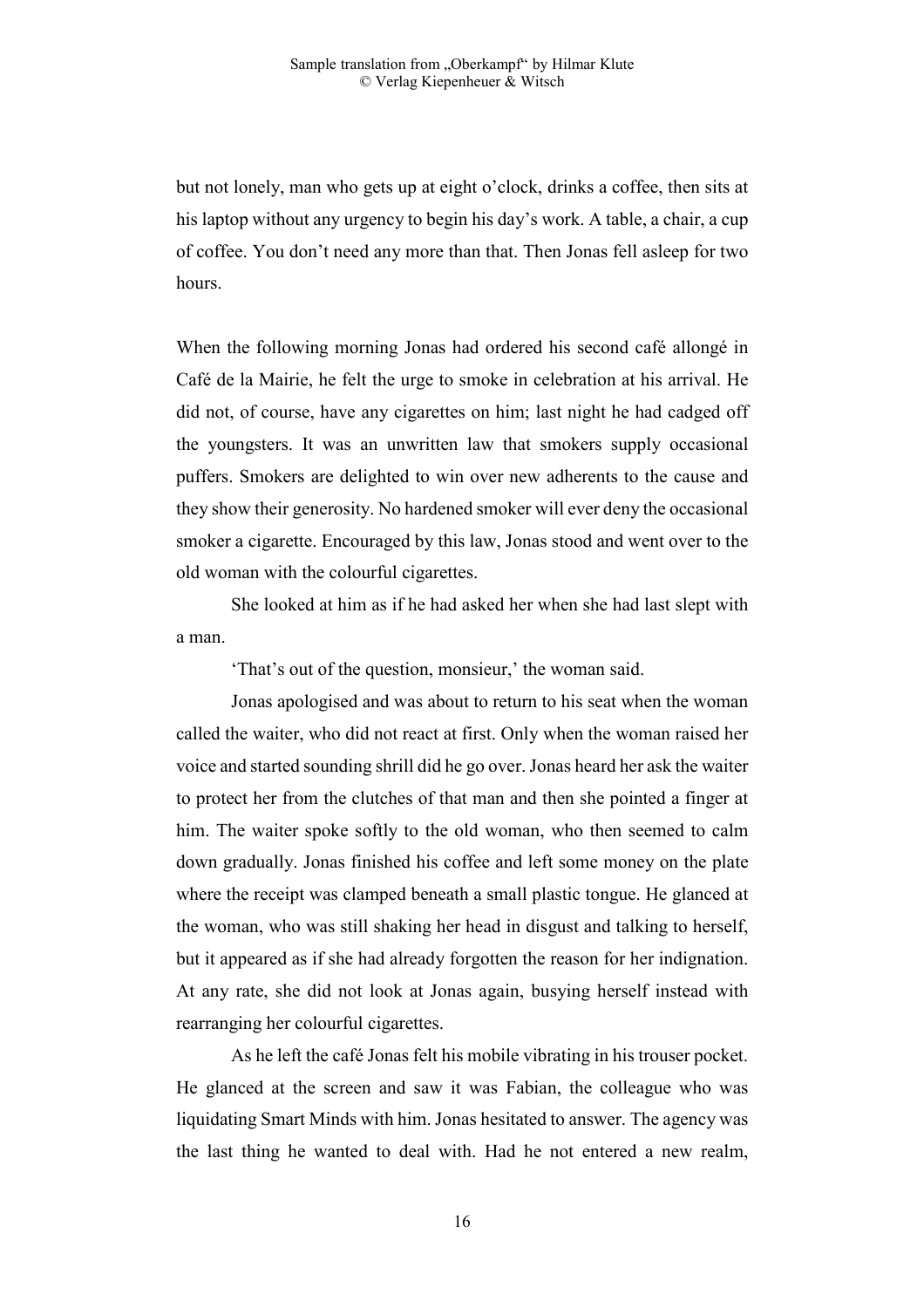embarked on a new life, or was it the illusion of scrubbing the old misery from the inner lining of his soul with a new activity? But was it not chiefly thanks to Fabian that he had been able to put all this behind him? The talks with the trade inspectorate, the tricks with the tax office, all the manoeuvrings that Fabian had undertaken to ensure that Jonas escaped from the mess as unscathed as possible. He had taken the rearguard action out of Jonas's hands, had covered his back and shouldered every burden himself to bury a professional dream.

 'Who's disturbing my Parisian reveries?' Jonas said, intent on employing humour to offset Fabian's endeavour.

 'What's going on over there?' Fabian replied in that slightly cheerful tone, which people who feel overburdened insist on adopting.

 'What do you mean? There's very little going on here, and I'm delighted to say that's exactly what I need at the moment,' Jonas said.

'Do you ever glance at your phone?'

Jonas did not reply; this was now Fabian's gig.

 'Some lunatics have stormed the offices of a newspaper and shot all the editors. It's just come through as breaking news on Spiegel Online.'

'What paper? Le Monde or something like that?'

 'No idea, no, not Le Monde. Some satirical rag. I'm not really familiar with that sort of stuff.'

'Charlie Hebdo?'

'Yes, that's it. Do you know them?'

 One of Fabian's virtues was that his brain stored barely any useless knowledge. Everything he knew could be applied directly to work, and if he was not acquainted with the name of a speaker, he would enquire as to their suitability without a hint of sarcasm. Jonas did not know anyone else whose thinking stood on more neutral ground than Fabian's. 'Should I know them?' – to begin with Jonas would get irritated by this question, because it usually resonated with the inane arrogance of the ignorant. The question harboured pretensions and contempt for the expert – should I know them, or is the fame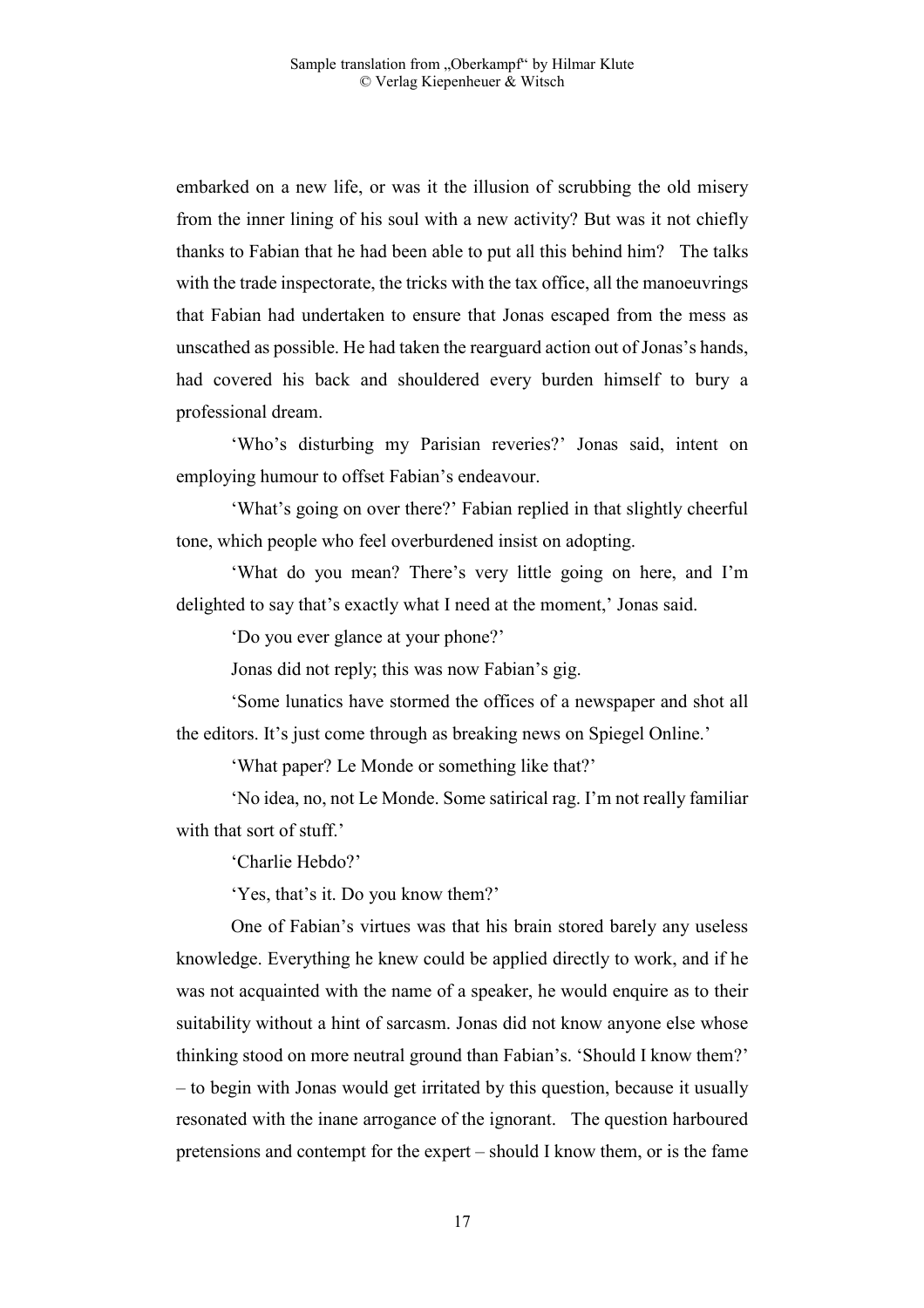of this questionable individual based on being helped up the ladder by a few elite types who use their specialist knowledge to claim an all-round education?

 Coming from Fabian's mouth, however, it sounded casually professional, without a hint of irony. Should I know them? If so, then I immediately agree and will draw up a comprehensive dossier about them for our clients.

 'Yes, I've skimmed the paper a few times,' Jonas said. 'They're known for their caricatures of Muslims, I think.' Jonas added the 'I think' to avoid irritating Fabian with the general knowledge that he always had at his fingertips.

 'The guys are still on the loose,' Fabian said. 'So just be careful when acting the flâneur.'

'Do you have an idea where the offices are?' Jonas asked.

 'Hold on a sec.' Jonas could hear Fabian's fingers tapping on his screen.

'Rue Nicolas-Appert,' Fabian said, pronouncing it in German fashion.

 'Where's that?' Jonas knew he made Fabian happy by asking him for rapid IT services. He sensed that he missed Fabian, his uncomplicated nature, the absence of any attitude, his 'no problem', his 'sure thing', the go-getter clichés that used to get on his nerves. Now he missed them as a travelling Catholic would the host.

 'So, Nicolas-Appert is off boulevard – no idea how to pronounce that – Richard-Lenoir. Seems like it's a big street, the underground station is called Richard-Lenoir too.'

'Métro.'

'What?'

'The underground in Paris is called the Métro.'

 'Whatever. But let me say it again: watch out. The police are advising the public to avoid going out into the street.'